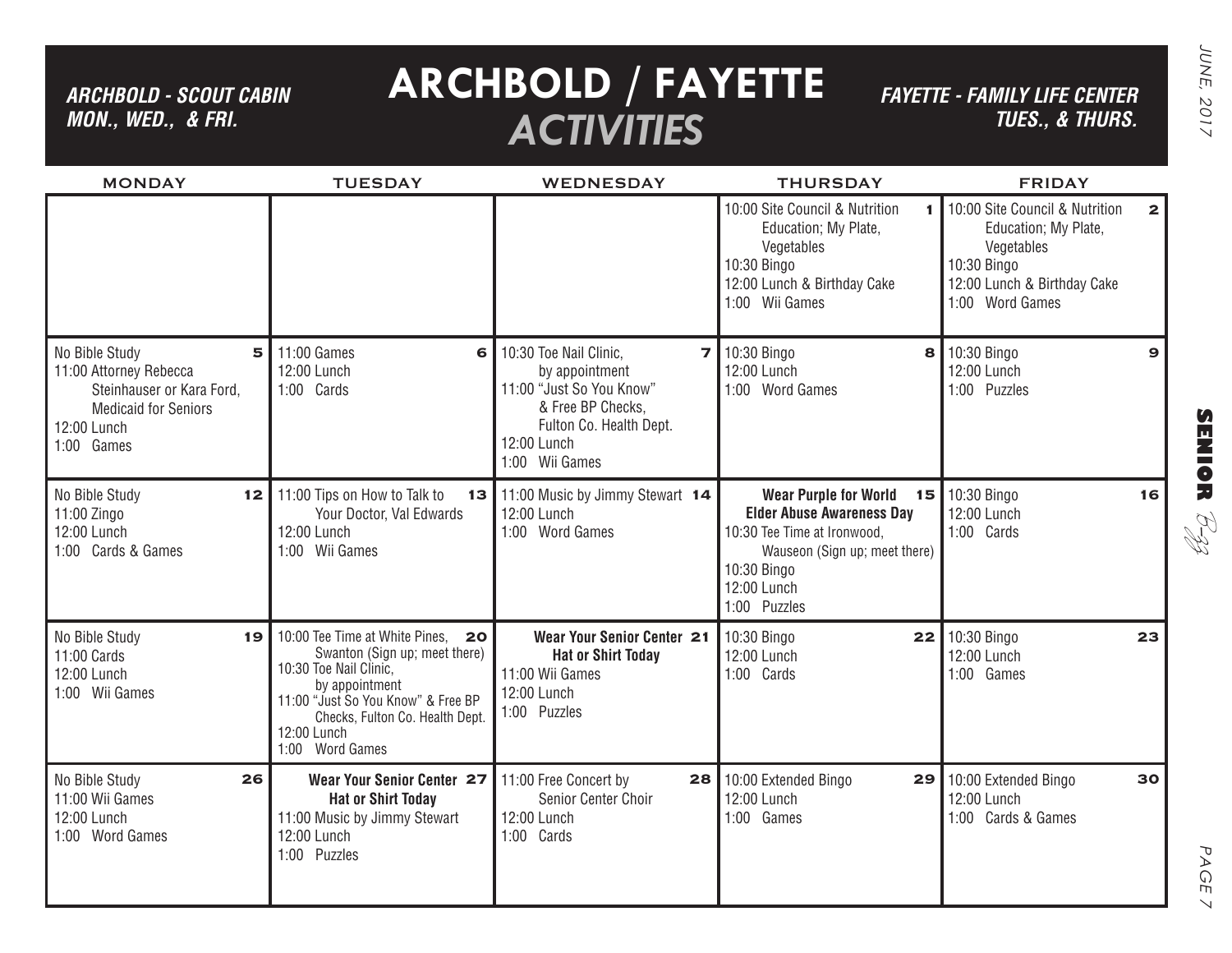| DELTA-101 NORTHWOOD DR.<br><b>UNITED METHODIST CHURCH</b><br><b>TUES. &amp; THURS.</b>                                                                                                                                   |                                                                                                                                                                  | <b>DELTA / SWANTON</b><br><b>ACTIVITIES</b>                                                                                                                       |                                                                                                                                                       | <b>SWANTON</b><br><b>217 CHESTNUT ST.</b><br>MON., WED., & FRI                                                                                                         | PAGE<br>$\infty$                      |
|--------------------------------------------------------------------------------------------------------------------------------------------------------------------------------------------------------------------------|------------------------------------------------------------------------------------------------------------------------------------------------------------------|-------------------------------------------------------------------------------------------------------------------------------------------------------------------|-------------------------------------------------------------------------------------------------------------------------------------------------------|------------------------------------------------------------------------------------------------------------------------------------------------------------------------|---------------------------------------|
| <b>MONDAY</b>                                                                                                                                                                                                            | <b>TUESDAY</b>                                                                                                                                                   | WEDNESDAY                                                                                                                                                         | <b>THURSDAY</b>                                                                                                                                       | <b>FRIDAY</b>                                                                                                                                                          |                                       |
|                                                                                                                                                                                                                          |                                                                                                                                                                  |                                                                                                                                                                   | 10:00 Site Council & Nutrition<br>$\mathbf{1}$<br>Education; My Plate:<br>Vegetables<br>10:30 Bingo<br>12:00 Lunch & Birthday Cake<br>1:00 Word Games | Walking on Outdoor Path<br>9:45<br>$\mathbf{2}$<br>(weather permitting)<br>11:00 Hand & Foot Card Game<br>12:00 Lunch<br>1:00 Wii Games                                |                                       |
| 9:45 Walking on Outdoor Path<br>5<br>(weather permitting)<br>11:00 Northwest Ohio Animal News,<br><b>Maumee Bay Naturalist</b><br>(turtles, animal pelts & artifacts)<br>12:00 Lunch<br>1:00 Games                       | 11:00 Free Concert by the<br>6<br><b>Bloomer Bunch</b><br>12:00 Lunch<br>1:00 Puzzles                                                                            | 10:00 Site Council & Nutrition<br>Education; My Plate:<br>Vegetables<br>10:30 Bingo<br>12:00 Lunch & Birthday Cake<br>from Swanton Health Care<br>1:00 Word Games | 7 10:00 Free Hearing Aid Cleaning<br>8<br>10:30 Bingo<br>12:00 Lunch<br>1:00 Wii Games                                                                | Day Trip,<br>9<br><b>Putt Putt Golf, Defiance</b><br>9:45 Walking on Outdoor Path<br>(weather permitting)<br>11:00 PoKeNo (Bring Pennies)<br>12:00 Lunch<br>1:00 Cards | $\boldsymbol{\Omega}$<br><b>MNIOR</b> |
| Walking on Outdoor Path<br>9:45<br>12<br>(weather permitting)<br>10:30 Toe Nail Clinic (By Appointment)<br>11:00 "Just So You Know," by<br>Fulton Co. Health Dept.<br>& Free BP Checks<br>12:00 Lunch<br>Puzzles<br>1:00 | 10:30 Toe Nail Clinic<br>13<br>(By Appointment)<br>11:00 "Just So You Know," by<br>Fulton Co. Health Dept.<br>& Free BP Checks<br>12:00 Lunch<br>1:00 Word Games | 10:30 Bingo<br>14<br>12:00 Lunch<br>1:00 to 3:00 pm Extended Play<br><b>Mexican Train and Euchre</b>                                                              | <b>Elder Abuse Awareness Day</b><br>10:30 Tee Time at Ironwood,<br>Wauseon (Sign up; meet there)<br>10:30 Bingo<br>12:00 Lunch<br>1:00 Cards          | Wear Purple for World 15   9:45 Walking on Outdoor Path 16<br>(weather permitting)<br>11:00 Free Concert by<br>Senior Center Choir<br>12:00 Lunch<br>1:00 Games        | RI<br>H                               |
| 9:45 Walking on Outdoor Path 19<br>(weather permitting)<br>10:30 Free Hearing Aid Cleaning<br>11:00 Interactive Program by Lindsay,<br>Whitehouse Country Manor<br>12:00 Lunch<br>1:00 Word Games                        | 10:00 Tee Time at White Pines,<br>20<br>Swanton (Sign up; meet there)<br>11:00 Tips from Promedica<br><b>Stroke Network</b><br>12:00 Lunch<br>1:00 Wii Games     | 10:30 Bingo<br>21<br>12:00 Lunch<br>1:00 Cards                                                                                                                    | 10:30 Bingo<br>22<br>12:00 Lunch<br>1:00 Puzzles                                                                                                      | Day Trip, Carruth Studio/ Store 23<br>9:45 Walking on Outdoor Path<br>(weather permitting)<br>11:00 Bunco<br>12:00 Lunch<br>1:00 Cards & Games                         |                                       |
| 9:45 Walking on Outdoor Path 26<br>(weather permitting)<br>11:00 Aggravation Game<br>Tournament<br>12:00 Lunch<br>1:00 Aggravation Game<br>Tournament                                                                    | 11:00 Comedy Club (Bring a<br>27<br>joke or funny story to share)<br>12:00 Lunch<br>1:00 Cards                                                                   | 10:30 Bingo<br>12:00 Lunch<br>1:00 Puzzles                                                                                                                        | 28 10:00 Extended Bingo<br>29<br>12:00 Lunch<br>1:00 Games                                                                                            | 9:45 Walking on Outdoor Path 30<br>(weather permitting)<br>11:00 Coping with Grief, Gary<br>Friesen, Grief Share Program<br>12:00 Lunch<br>1:00 Word Games             | <b>JUNE</b> ,<br>2017                 |